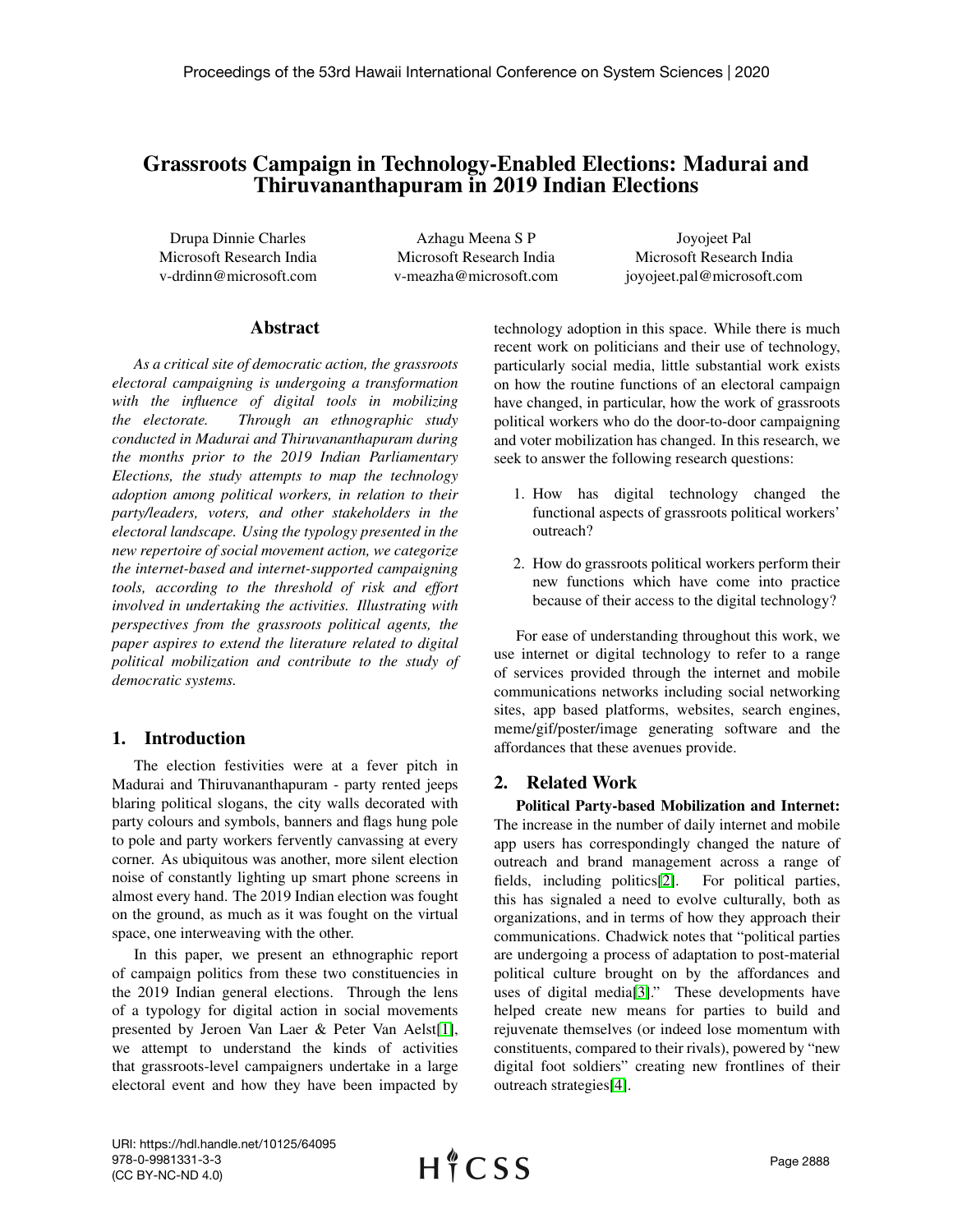Unconventional techniques, made possible by information and communication technologies, have become a widely popular means of distributing news, discussing political issues[\[5\]](#page-9-4), thereby building political narratives leading up to an election. In their study of various phases of election campaigns, Andrea and Drik[\[6\]](#page-9-5) classify them into four categories: pre-modern, modern, professionalized and mediatized phase. The final phase of mediatization, according to them, is distinguishable by key traits such as new applications of communication technologies and quantitative data in election campaigns[\[6\]](#page-9-5). This phase, marked by changes in the political institutions due to the increasing significance of media, especially online media sets the stage for our work on technology adoption among grassroot political workers.

In the current mediatized environment, the internal and external stakeholders of political parties establish new "participative and communicative structures" to foster new forms of engagement[\[5\]](#page-9-4). In addition to opening new platforms for fulfilling modern demands that emerge in digital political engagement, the online outreach allows for cost-effective means of certain forms of collective action [\[7\]](#page-9-6), and help create new ways of both widening the reach of who can actively engage in a campaign, rather than be passive supporters, partly by offering more emotional access[\[6\]](#page-9-5), and a public-like forum, which can circumvent the established structures of political authority as well as the symbolic dominance of mainstream media[\[8\]](#page-9-7). Increasingly, in order to sustain, political parties need to equip themselves with technically-skilled personnel, who may not contribute the traditional resources valued to campaigns such as time, money, civil skills, or muscle, but bring value through their knowledge of the latest technologies that can be used for a range of political purposes[\[9,](#page-9-8) [10\]](#page-9-9). In addition to that, social media use not just impacts shaping of political communication but shaping the media itself in order to serve well as mediator among citizens and between citizens and government[\[11\]](#page-9-10).

Mobilizing the digital foot soldiers within the party machinery and party supporters on the outside becomes a crucial act towards mobilizing voters, a process that has increasingly taken on digital proportions in the last decade. Mobilization, here, is defined as the development of a social relationship between two types of actors, the individuals and the parties. Mobilization broadly includes three processes: interest formation (cognitive dimension), community building (affective dimension), and employing means of action (instrumental dimension)[\[12\]](#page-9-11). In her work, Norris explains how ICTs can strengthen direct pluralist democracy by facilitating the mobilization of multiple

interests to influence the political process [\[13\]](#page-9-12). On the one hand, it is widely proposed that online outreach methods substantially benefits resource deficit organizations that do not traditionally have access to mass media outlets[\[11\]](#page-9-10), and on the other hand, scholars advocate that the Internet may change the, "logic of participation" through mobilization by creating new platforms for participants who would have otherwise remained out of political space[\[14,](#page-9-13) [15\]](#page-9-14). Further, internet supports "mesomobilization" by providing a medium and new tool for groups and organizations to coordinate and integrate other groups, organizations and networks for expressing their solidarity towards a cause[\[16\]](#page-9-15). The Cambridge Analytica controversy and the exposing of the role of social media in hyper local targeting, generated a discourse around political social media communication and the top down fashion of manufacturing people's political opinions[\[17\]](#page-9-16). However, scant attention was paid to understand how grassroots campaigns and the actors involved are impacted by these changes in political campaigning. Our work is an important step forward in examining this aspect of the transition in the electoral landscape in India, by looking at Madurai and Thiruvananthapuram.

Digital Political Mobilization in India: India has recently witnessed various initiatives spearheaded by the election commission, political parties and social movement groups that use information and communication technologies (ICTs) to promote electoral reform and political mobilization [\[18\]](#page-9-17). Our work highlights the groundlevel use and implication of these technologies illustrated through experiences of boothworkers. Even with the rapid indian onboard onto social media platforms, as compared to the mainstream media, the number of active voters on these platforms are comparatively fewer - Twitter's monthly active users are at 30-33 million, Facebook's are at 270 million, and WhatsApp at more than 230 million. However, ICTs and the ease with which the middle and upper classes can access and use them plays a central role in enabling the targeting and re-engagement of mostly these classes with the political process [\[19\]](#page-9-18). Since journalists' use the political discussions and updates made by politicians on social media as their official source of information, the information, as well as the misinformation generated in social media platforms also reaches the non-social media users through print and e-news, and shapes the political opinion of majority population [\[20\]](#page-9-19). The conversations that are happening in the digital space still stays relevant in the country which is marked by huge digital divide.

The 2014 election, touted as the first social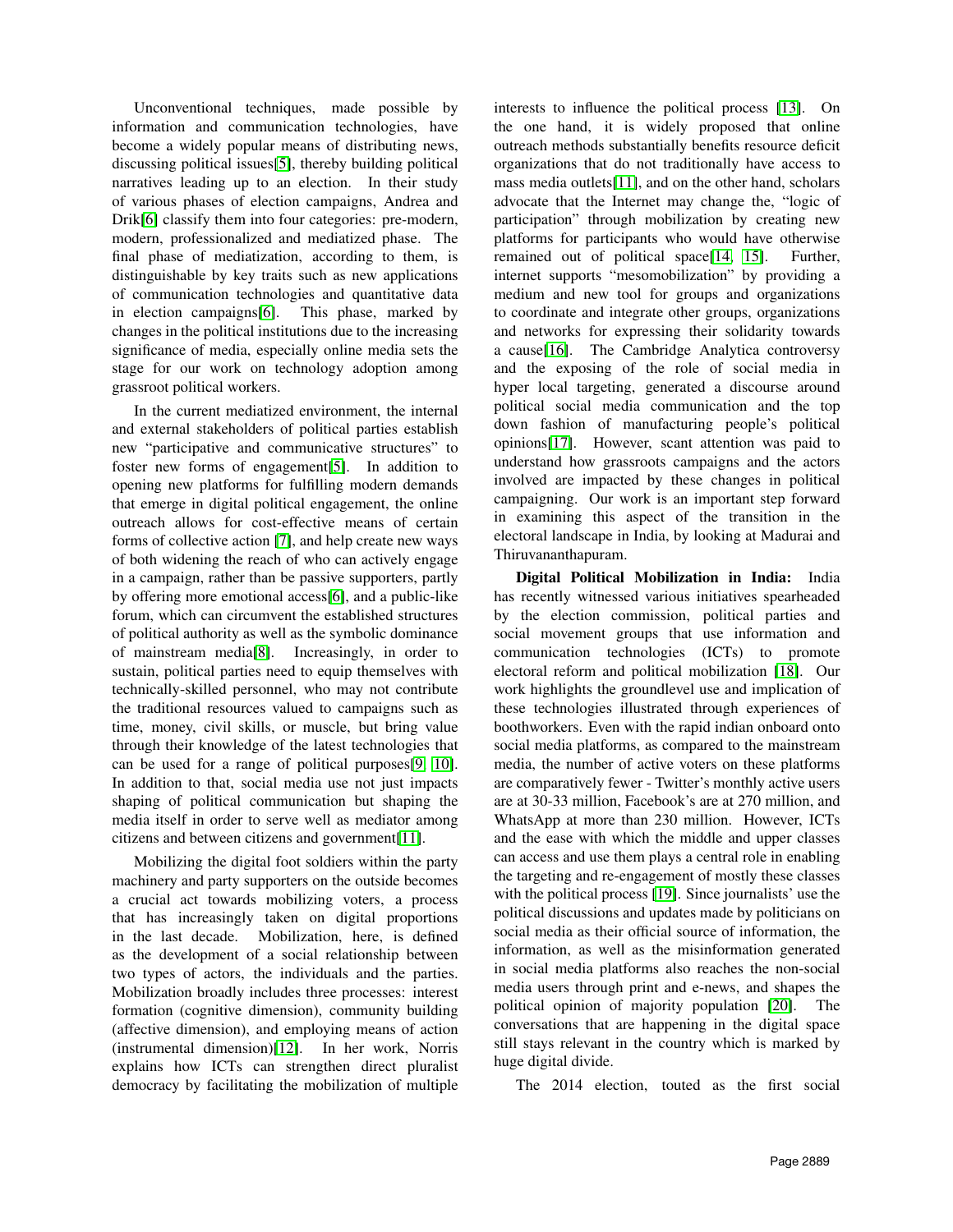media election in India, had a total of 56 million election-related tweets posted within the span of 2 years and 4 months before the elections [\[21\]](#page-9-20). Bharatiya Janata Party, a major rightwing political party, with the first mover advantage, adopted the three key elements of political communication - political organisations, the audience and the mediathrough which political actions are "conceived and realised" in their election campaign strategy [\[22\]](#page-9-21). In addition to their political network, at an organisational level, BJP has the support of its cultural wing - Rashtriya Swayamsevak Sangh (RSS), a disciplined and well connected network of grassroot workers engaged in social mobilization. RSS functions as bedrock not only for organising key campaign activities, but also provides feedback for improving the campaign strategies of BJP [\[23\]](#page-9-22).

Some of the prior works in this area have tried to understand the politics of abusive exchange on social media[\[24\]](#page-9-23), how right-wing political volunteers of right-wing political party use social media online archiving [\[25\]](#page-9-24), the role of media which includes print, television and social media in the making of the "common man" [\[8\]](#page-9-7), how parody and satire on the web are intervening within political and social discourse within national public spheres [\[26\]](#page-9-25), how internet hindus function in the Indian cyberspace[\[27\]](#page-9-26), the representation of Indian women's political views on the twitter verse [\[28\]](#page-9-27), and the social media usage by specific Indian political parties [\[29,](#page-9-28) [30\]](#page-9-29). With our paper, we attempt to understand the way grassroots political workers use social media and the difference the internet has brought to their everyday life and work.

Social Movement Repertoire: In their work, Jeroen Van Laer & Peter Van Aelst[\[1\]](#page-9-0) present a typology for a new repertoire of social movement action that "illustrates how the internet has shaped and is shaping social movements and the tactics they use to pursue their claims." The typology examines two dimensions - firstly, it looks at 'real' or traditional actions that have been employed in social movements and how they are supported and modified by the internet today. Apart from these, there are strategies that have emerged because of the internet which are 'virtual' actions and are hence, relatively new additions to the repertoire of social movement action. These internet-supported and internet-based actions have 'complemented and expanded' available collective actions, congregating to form the 'digitized' repertoire of social movement action. The second dimension evaluates the low or high threshold of the action in terms of practical participation cost involved, such as resources needed (energy, time and money) as well as the potential cost or risk of undertaking the action, for example, getting arrested for

an illegal activity.

The permeable nature of the tactics is reflected in the typology - for example, an email petition which is a variant of a traditional form of protest that has found efficiency on an electronic platform, would be in the internet based category but placed closer to the internet supported space along the continuum. Similarly, signing an email petition might hold negligible costs in comparison to using hacktivism as a strategy, which is a higher threshold activity considering the skills required and the legality of the act itself. The typology takes into account the literature surrounding how the internet supports and creates new modes of collective action with regard to organization, mobilization as well as the transnational character that social movements have been adopting with the changing impact of global capital on national policies and people. This framework stresses on the principal potential of the internet to minimize mobilizational costs of politico-social action as it is an environment that redefines space and time constraints.

# 3. Methodology

Two authors of the paper engaged in an ethnographic study of the urban, grassroots electoral process in Madurai, Tamilnadu and Thiruvananthapuram, Kerala. This involved interviews, attendance at party meetings, and observations at poll events such as in door-to-door campaigns and public gatherings. We observed both locations from November 2019 to the respective dates of polling in the two locations in May 2019. Interviewed persons include party leaders (11), party IT cell members (9), political strategists working on campaign logistics as well as social media and marketing (7), party activists such as post holders or booth committee members (31), journalists (3), and citizen influencers (5) who do not have formal positions in the party, but were engaged in political activity. We recruited interviewees from across the political spectrum and and ensured that we followed the campaigns of and met with representatives of all the major national and state parties that had a candidate in the fray directly or in coalition.

Shadowing the booth workers, who included party supporters and volunteers to political committee office bearers or elected representatives such as ward councillors, we observed the activities that occurred at various phases. These workers were typically referred to as 'squad groups' which could be either male, female, or mixed. Our observations included the planned activities such as voter verification visits or canvassing at voter's home or group activities such as road shows or small home-based gatherings and ad-hoc activities such as interactions at street junctions,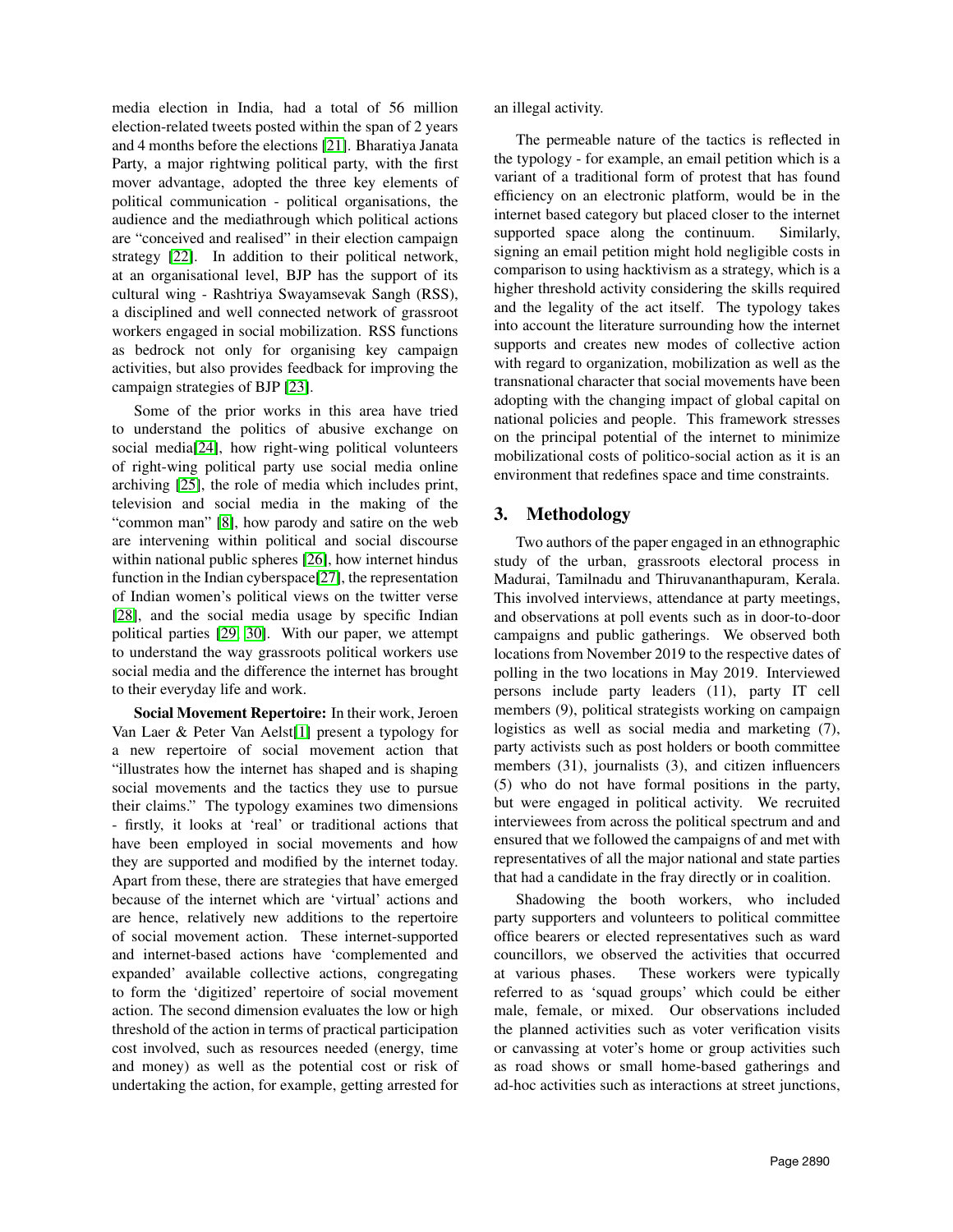or unplanned community visits. We also observed party committee planning and strategy meetings, and were able to interview party functionaries on their management of the process - such as media material creation, booth worker surveillance, management of influencers such as party patrons, teachers, residence association chairpersons etc. The interactions we had with respondents (and each other) influenced the framing of the interview schedule. The interviews were recorded and then transcribed verbatim, translated when required and analyzed through a grounded theory approach. The two primary researchers read each others' interviews, and coded them, and the coding schema was polished over several hours of iterative whiteboarding. The high-level thematic areas that surfaced in the initial interviews were further used to align the interview questions in the later part of the fieldwork. Mobilization emerged as a central thematic area.

The two locations we picked were partly due to our own expertise with elections - both researchers are local to the respective regions. Unlike in the rest of the country, where the BJP enjoys a very significant lead over its rivals, in the south, where the states of Tamil Nadu and Kerala are located, it has a relatively minor presence. Tamil Nadu is important in the 2019 election because of the changes in its political scenario – the top political parties in the state, the Dradvida Munnetra Kazhagam (DMK) and the All India Anna Dravida Munnetra Kazhagam (AIADMK), lost their charismatic leaders, who drove their respective vote banks. We selected Madurai, an urban constituency in the state that expected a three way race between the ruling AIADMK alliance with the BJP, which is in power at the center in New Delhi, the DMK alliance with the Communist Party of India-Maxist (CPIM) and INC, and a possible third front with splinter groups of the AIADMK and newly formed parties. In Kerala, we selected Thiruvananthapuram, which was widely expected to have a well-matched three way contest between the ruling INC, the CPIM, and the BJP. In both locations, we sampled respondents through a mix of connections through party offices and journalists, and snowballed interviewees through these initial connections.

Using the typology presented in the "digitalized social movement repertoire", we enlisted the tools the booth worker used at the various phases leading up to the election and created memos describing the activity, the internet use and the layered commitment required of the worker to undertake the tactic. These details were circulated among our research team, who work on qualitative and quantitative social media studies

and it guided the evaluation of the tools in terms of the dimensions presented in the typology - internet based/supported or high/low threshold of cost and risk. The authors used this discussion, to validate the placement of the tools within the four quadrants in the typology.

### 4. Findings

We categorize the mobilizational tools used by political actors according to the typology and portray it through the diagram in figure [1.](#page-3-0) We elaborate on the items distributed across the four quadrants (Q1 - Q4) through an analysis of our observations and interactions.



<span id="page-3-0"></span>Figure 1. Typology of Digitalized Political Mobilization Repertoire

#### 4.1. Q1 : Low-threshold Internet-supported

Interactive Voice Recording: Social media allows the leader of a party new means of supporting booth work through direct action. The chief minister of the state, J Jayalalitha, was an iconic politician who ran a personality-centric campaign for her party highlighting her photographs and moniker, Amma, literally meaning 'Mother', on campaign material, often more significantly than imagery or discourse of either the party or the local candidate [\[31\]](#page-9-30). One of the unique technology-supported experiments attempted in the 2014 campaign was Interactive Voice Response conversations with voters, which after an initial phone engagement would move to a recorded message from Jayalalitha.

> *"In 2016 elections, through IVR a customised call was made to the individual voter of every constituency. Voice of Amma, greeted the individual, promised the voter that she will address the issue*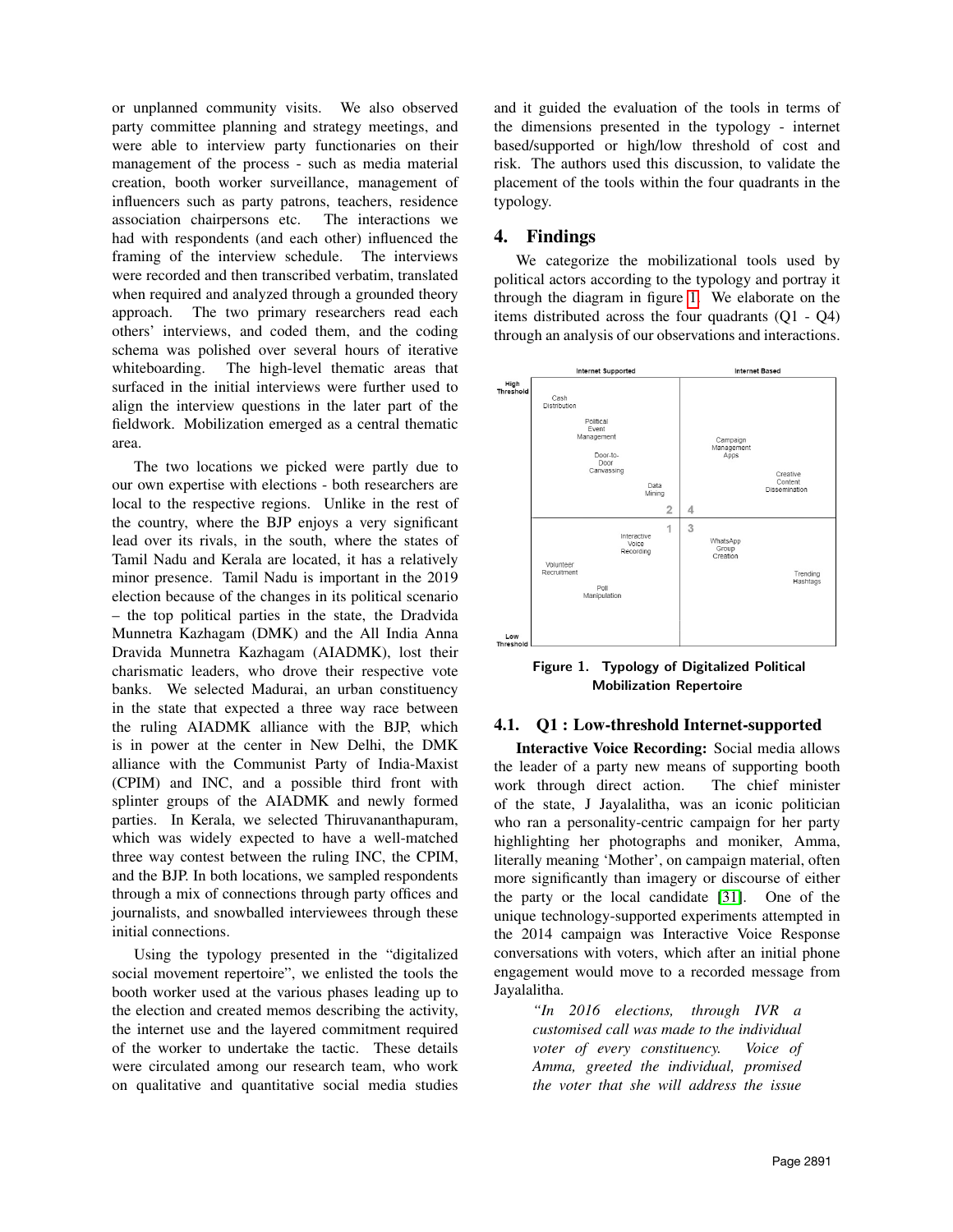*that prevailed in their constituency and requested the voter to vote for her party. Few people believed that Amma herself spoke to them - Manohar, Booth Worker, Madurai"*

Technology allowed the spectre of direct contact between the leader and the population, allowing booth workers to refer citizens to a means of listening to a message that appeared to be crafted to them individually. The IVR thus acts as an enhanced pamphlet. The technological artifact here cannot be extracted from the context and history of personality politics in Tamil Nadu, where the long dead former chief minister M G Ramachandran, and erstwhile leader of Jayalalitha's political party, the AIADMK, is still symbolically critical in bringing votes for his party. Indeed, several years after his death, a significant base of voters still believed he was alive and well. The viscerality of voice outreach in this environment is highlighted in the belief, by some potential voters, that the IVR was a direct conversation between them and Jayalalitha.

Poll Manipulation: This relatively low threshold activity involved gaming television polls by getting a number of volunteers or paid election workers to repeatedly vote to manipulate the outcomes of a media event. Mobilization has two forms here - first, the aggressive mobilization of people in networks to act on a specific event. Where a small number of volunteers can vote repeatedly, they may do so from the confines of a single office. But in other cases, the mobilization may involve getting a disperse set of supporters to get online in a very short period of time and vote aggressively.

> *"There are Teams in the head office whose function is just to watch all the TV channels and inform us in advance about the (audience) polls on TV Channels. At the end of every debate, through online polls, (such polls) ask the stance of public on a particular social or political issue or the leader whom they support etc. (At this point) all the IT wing members, as a team respond to these polls with the stand which our party proposes"-Ahmad, IT Wing Secretary, Madurai*

Often, such votes need to be made using SMS, which involves a cost for the volunteer. Such mobilization for political parties is inspired by vote manipulations for television talent shows in which performers on television may be ranked based on the number of votes they receive.

# 4.2. Q2: High-threshold Internet-supported

Door-to-Door Canvassing: Being an effective canvasser is a central criterion on which a booth worker is selected to work for a candidate. In addition to soliciting people in their homes, booth workers organize and lead group discussions, in which they relay the key positions of a candidate as well as use group persuasion as a means of mobilizing the voters.

These activities present logistical challenges - a booth worker must be able to conduct the door-to-door work at times when they are likely to encounter their intended audience. They must also ensure that if a group activity needs to be conducted, then they will be welcomed within the physical spaces of a potential voter's home, or if they do this in their own physical spaces, that the requisite audience shows up for a session. In the past, the typical outreach process revolved around working hours, which meant that male voters were more likely to be solicited in weekends and evenings, while females in a household would be approached during afternoons. In location 1, we found that the growth of workforce participation of females impacted the logistics of how solicitation could be done.

> *"these days women are also going to work. So we cant go to their home anytime and every time for campaigning. Also, it is easy for candidates to reach slums and economically weaker section of the society very easily. But people in gated societies and in posh localities of the city don't encourage campaigners. So pamphlets and posters were used in the past to let the people know about the candidate. Today, this is replaced by WhatsApp messages, Facebook posts and YouTube videos"- Mannan, Booth Worker, Madurai*

The quote above shows how class issues impact the ability of a booth worker to approach their client populations. First, the hours of work a booth worker keeps can influence who they have access to. Second, gender dynamics impact who can be approached and when - there may be a preference for female only outreach for households that were likely to have only female members at the time of the visit, and likewise, the comfort and effectiveness of a single female booth worker operating in male spaces may need consideration.

Changes in urbanization patterns have meant that wealthier voters are harder to reach through door-to-door solicitation. Pamphlets can only be placed where a household's door or main entrance is accessible, likewise, street level posters have limited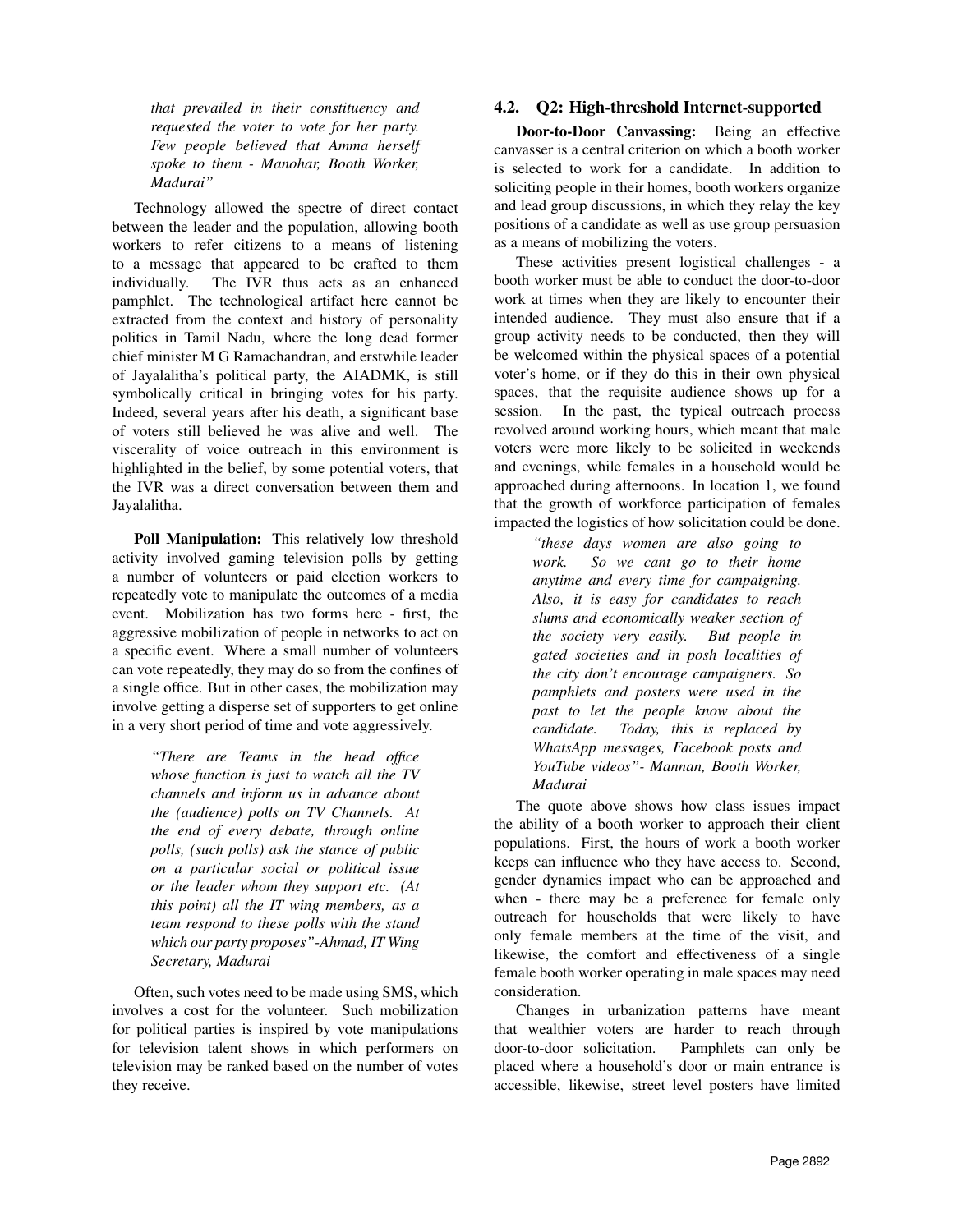value in attracting voters who are not part of daily foot traffic. Social media outreach could be useful both for organizing door-to-door visits more effectively as well and for outreach to those stakeholders that were otherwise difficult to reach in gated communities or apartment complexes.

Cash Distribution: In Tamil Nadu, cash and freebies have historically been known to be part of the campaign outreach process. In the most recent election, prior to our research, the word on the street was that cash was distributed in packets snuck into the morning newspapers - the move was so successful that polling hit a record 89%, and the technique of cash distribution got its own name - the "Thirumangalam formula". In this environment, booth workers must be trustworthy and competent, because millions worth of unaccounted cash is distributed to potential voters, with no confirmed means of knowing if the giveaway will bear fruit. Political parties typically appoint people of means to be as district level post holders, because in taking on this position, the individual often commits to spending their own funds to ensure a victory for the party. Being a significant post holder can be a means of various forms of earning down the line through being a middleman in transactions, but doing so requires showing some intent to the party as well.

Booth workers who work for a political party during the election are paid a wage of Rs. 300 per day in addition to food, snacks and transport service. While this remuneration plays a part in attracting workers, being a party member is also a means of signaling importance in society and a segue into networks that can get things done. The booth worker bears the risk of the entire amount of unaccounted cash that they are assigned, and must often think of creative ways of distributing to the right people who are likely to vote for the party, or at least definitely not vote for the party if they don't get a token amount.

Booth workers have traditionally worked out ways of hiding their transactions during election season, the circulation of cash distribution info on social media and on monitoring apps added a new layer of complexity to their work. The Election Commission of India (ECI) built a mobile application called *cVIGIL* enable citizens to report violation of election code of conduct, while this app was used by the booth workers to report issues related to the other parties, they needed to be cautious that if they themselves indulged in illegal work, the right person with the tool could easily report them. ECI, launched another app named Voter Helpline to develop a culture of responsible electoral engagement. This app turned out to have an unintended consequence to allowing parties better granular knowledge on their

likely voters at the booth level. Booth workers of Location 1 used this app for accessing the details of the voters. They see this app as an updated, easy to access, handy and paper saving version of voter slips, which has basic information about the voter.

> *"Voter Helpline has updated information about all the voters. Our boys learned how to use this app immediately. With the available updated information, we identified the list of neutral voters and distributed cash and freebies to them"- Ramanan,Booth Worker, Madurai*

Essentially, the booth workers were able to extrapolate, at the family level, from the existing data who were their likely voters at most booths. Consequently, by the time a booth worker is at a doorstep, they have a fairly good idea of whether they are talking to a swing vote household, and whether a cash donation is likely to bear fruit. The booth workers can keep track of whether the individuals they thought were likely voters for their party did or did not show up at their polling stations on the day of the election. By a certain hour in the day each person who was recorded as having received a donation or noted as a likely voter will be visited physically or called over the phone and pressurizes them to vote. This same information can also be aggregated at the booth levels and sent up the chain to give campaign managers a better sense of where they stand with the polling.

Political Event Management: Politicians generally organise events such as guest lectures, rallies, roadshows, etc to meet the people directly and discuss their agenda. Presence of huge crowd at these political events is one of the means to display the strength of the parties both to the people and the rival parties. With the support of technology, they are not only able to mobilize people for the events, but they are also able to come up with new ideas for organising the events which are different from the conventional ones. We found that booth workers used Google ads, which allows customization based on target location to invite people in a specific geographical location to participate in the events, and to create variations for one single ad.

Getting good turnout at a political event from their assigned localities is one of the key functions of a good booth worker. With the onset of social media as one means of announcing events, a question booth workers need to grapple with is how many of those who respond to an event will actually show up. In this case, boothworkers may live cast an event, but still rely on their analog means to round up attendees. Here, relying on innovations to encourage in-person attendees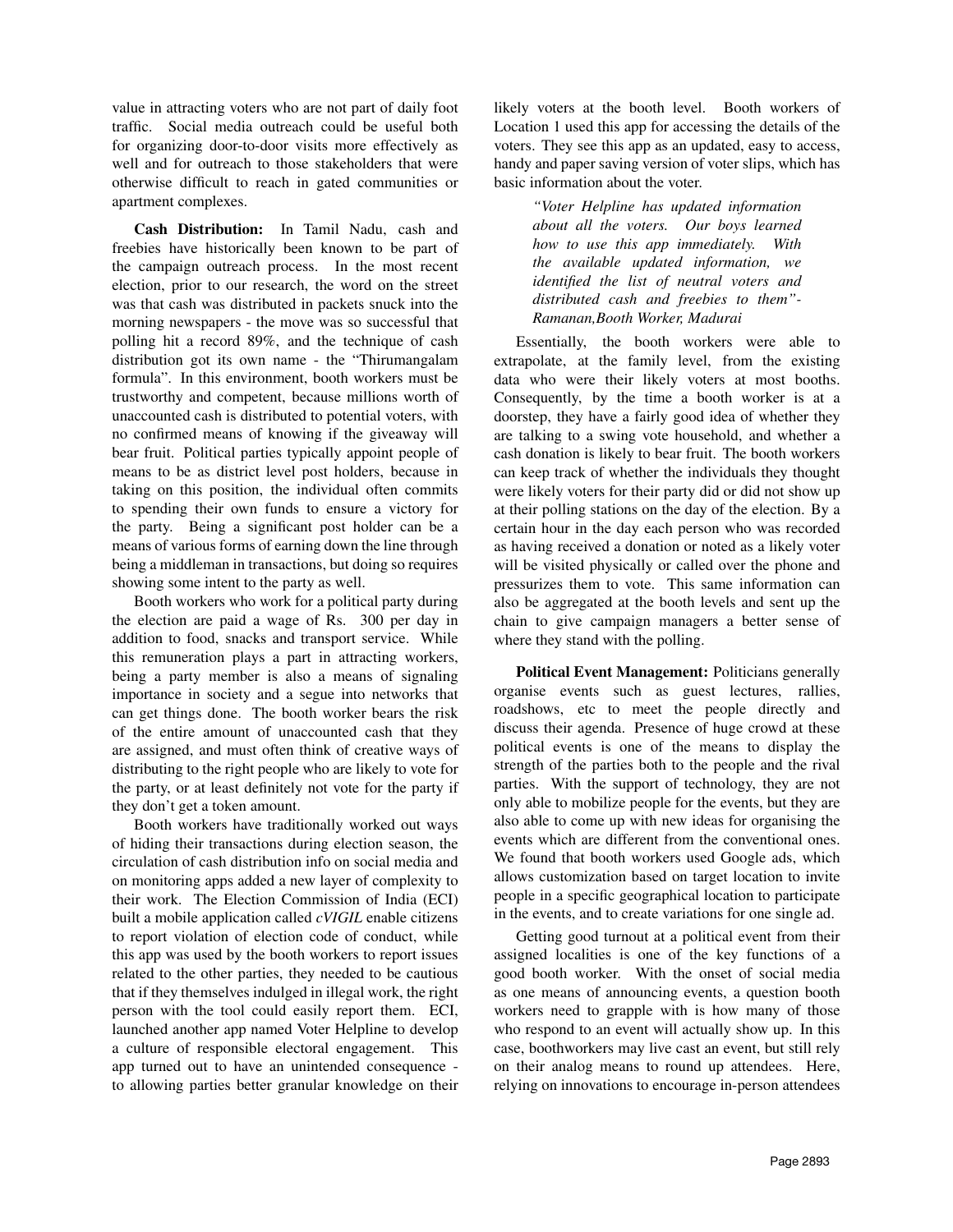can be handy - one party used a *SelfieWith(candidate)* technique to add value to physical attendance [\[32\]](#page-9-31). This both helped to make sure that people got a chance to publicly perform their allegiance to a candidate by posting their selfies, but also brand the candidate online as an approachable person, willing to spend time interacting with citizens on an individual basis.

Data Collection and Analysis: For large populations who have skipped the desktop and laptop stage to the smartphone era, mobile apps are an increasingly popular tool for the party to collect voter data directly from the electorate through booth workers without 'skilling' them. At the booth office, we noticed that workers continue to rely on notebooks, diaries, political reports and forms that have won them elections in the past. Demographic data in terms of age, religion, caste, occupation, party affiliation collected in pieces through booths using apps and consolidated at a state level digital platform, presents a map of action for the new crop of digital content generators, strategists and marketers who have become crucial stakeholders in the 'new digitized elections'.

> *"When we go to each house, we know the info, but we still ask and enter this info - Is this person a supporter of our party, or supporting rival party? If our party, is this person here? If not, can we bring this person to vote? Collect Mobile number. The app has GPS. We don't need an internet connection for entering this info. The info gets uploaded when we are in an area that has an internet connection. Once this is done, we know the areas that we are strong in and where we are weak. It's the same squad work that we used to do. We have just made it digital. "- Prakash, Party Area Committee Member, Thiruvananthapuram*

In addition to direct collection of demographic data, party members noted purchasing data from local vendors who collect customer information, such as their Aadhar (national ID) number from shops such as jewellery or mobile shops where this information needs to be deposited for a purchase. This information is then used to nudge likely supporters, but also to potentially suppress those who are likely to vote against a party.

#### 4.3. Q3: Low-threshold Internet-based

WhatsApp Group Creation: While there have been steps taken by social media companies to regulate what politicians do on their platforms, parties and the booth workers operating on their behalf continue to use the affordances of the technology for a range of outreach

activities. In location 2, we found that the going rate for WhatsApp groups that could be purchased from vendors was Rs. 400 (approximately \$6 USD) per 250-member group. Such groups were put together by people who had access to lists of phone numbers, such as employees of telecom companies, who would ping a number to check if it ran WhatsApp, following which the phone numbers would be involuntarily added to a group.

On the ground, there is also a cottage industry of companies that provide outreach across party lines. For instance, one vendor charged Rs.100,000 per assembly constituency for sending an individual WhatsApp message with approximately 500 characters. These companies at the most basic level were able to give access to phone numbers, but given their access to individuals with technical skills, some had evolved into providing value-added services for campaigns. One vendor provided a "21 days messaging strategy" in which on first 7 days, negative messages are sent to tarnish the image of the rival party, followed by a week of messaging about welfare schemes and the election manifesto of the party, followed by a last phase in which the candidate is the main key for the next 7 days and on the third phase, they promote their candidate.

> *"In WhatsApp, a group named "Tamilian" was created. People joined the group as interesting information about Tamil language and culture was shared on this group. But on infrequent intervals, posts were made in support of Seeman (a Tamil ultra-nationalist politician). Similarly, groups to promote spiritual messages are created, on infrequent intervals, they posts messages to support BJP"- Mahesh, Booth worker, Madurai*

Once a group is created, a normative argument is typically offered in addition to the political imperative. We found that while some campaigns used WhatsApp groups named for the candidate, others aimed to appeal through alternate constructions that appealed ideologically or to some form of identity creation that held a deeper affective appeal. A case in point is the pseudo-group we see in the quote above. Social media platforms, especially Whatsapp groups, become arenas for brand building and networking for booth workers. At each node of party hierarchy - state, district, constituency and local area, exists an official WhatsApp group of elected representatives, party leaders and other important party office bearers connected to the party IT wing. Clusters of unofficial WhatsApp groups initiated by local party workers also mushroom along these nodes, which might involve the candidate, a few important local stakeholders such as local party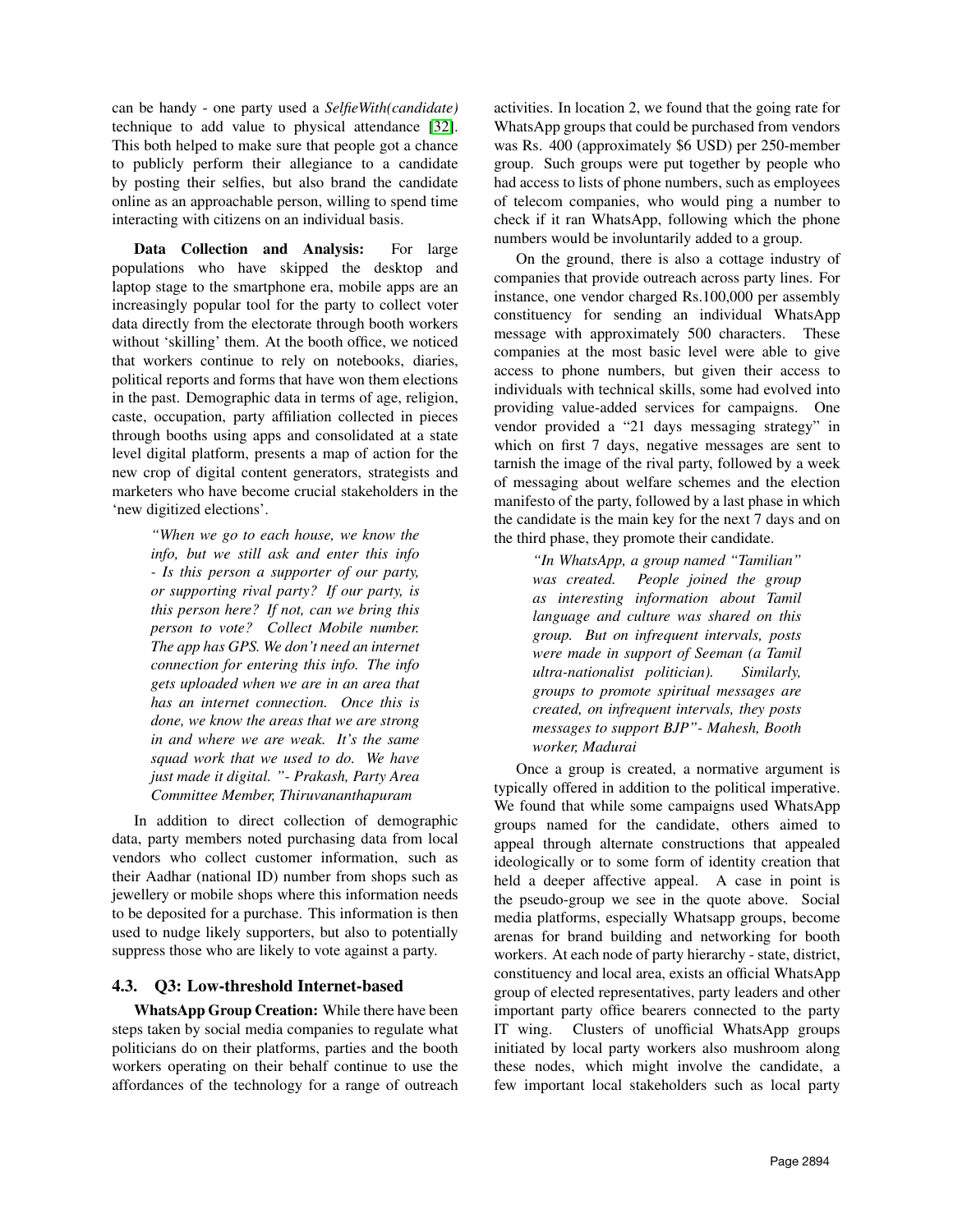leaders, government officials, journalists and residents' association office bearers who have a sway over groups of people within the locality. These are formed under various collective identities such as residential membership which may intersect with religion and caste based identities. And then there are groups formed based on caste and religion, often male only, without the masquerade of a less divisive agenda. These groups may or may not have rival party members, by design, according to the intent of the group. We were told, heterogeneous party affiliation in group membership was one way of gaining information regarding the opposition's arguments in an otherwise echo chamber environment.

Trending Hashtags: A reality of political events on the ground is that they require a significant amount of behind the scenes management in planning an event - such as the location, media outreach, crowd management, and the handling of the key figures the politicians themselves. These can be even more tricky for a political party in opposition, since the state may choose to use its power to manipulate an opposition party's access to public spaces, its right to congregate, access to state media etc. In conversation with political operatives, we found that social media reduced the need for some kinds of physical events involving stages, loudspeakers, and cadre organizations since parties had better means of doing outreach in those areas where an expensive physical meeting may not have the desired 'bang-for-the-buck' in terms of voter mobilization. In these locations, having strong social media based outreach reminds voters that they are on the minds of the party, offsetting some of the attention lost by not doing a large physical event.

While outreach for a physical event seems like an obvious thing that social media enables - thus replicating the affordances of flash mobs by spreading the word on a political event, there is also the occasional crisis that can be enacted on social media. In one case, a political operative told us of a public event which was denied permission by a police official on a flimsy ground, presumably acting on the instructions the party's rivals, who were the party in power in state. In his words, the party immediately went on overdrive on social media calling out the ruling party and making it against the party:

> *"(after he cancelled the event) we were able to trend our hashtag within an hour. Later, the police officer himself called us over phone and requested us to not make any further posts in social media and granted permission for organising the meeting."- Uma, IT Wing Secretary, Madurai*

Party functionaries were able to quickly mobilize and turn the situation in favour of them. The creation of a villain - ruling party against democracy - found affective appeal online, and supporters of the party quickly piled on, which in turn brought the mainstream media into the fray. This case highlights how a social media affordance for trolling or doxxing a public official made him politically vulnerable and back off from action against a party. The specific case highlighted, of police or magistrate officials being used to gently block opposition parties is common in elections, and parties typically are restricted to expensive analogy processes of protest, such as taking out a rally outside a police station or collectorate, which would also probably take long enough that the window of opportunity for a political event would be lost. Social media allowed a relatively low-cost means of putting pressure on an official.

# 4.4. Q4: High-threshold Internet-based

Creative Content Creation: Booth workers consider memes as an essential non-violent political weapon. They either engage themselves or recruit specialists for designing memes to promote themselves and pull down the rival party. In addition to sound political knowledge, memes creators require basic technical skills to articulate themselves creatively. Some of the booth workers who were involved in physical fights in the past to establish their position of power, are now directing their energy towards countering the memes of the rival party.

> *"Generally, people check their social media accounts during their free time, mostly at night when they come back from work or after completing their daily routine. They prefer watching light-hearted or entertaining stuff such as memes, in that short time, instead of the conventional heated debates or long editorial pieces"- Rasul, IT Wing Member, Madurai*

Social media allows less established parties to bypass traditional gatekeepers, build narratives that reach a large audience which can simultaneously be picked up by on ground support. Political bipolarity in Kerala led by the Congress Party and the Communist Party of India (Marxist) have cultivated a political hegemony that coalesces in the centrist and centre left political spectrum through owned media of popular newspaper and TV channels. A far right party like Bharatiya Janata Party (BJP) attempted to underplay its 'Hindu-ness' to be palatable to the voters of the state, until the Sabarimala issue (the Supreme Court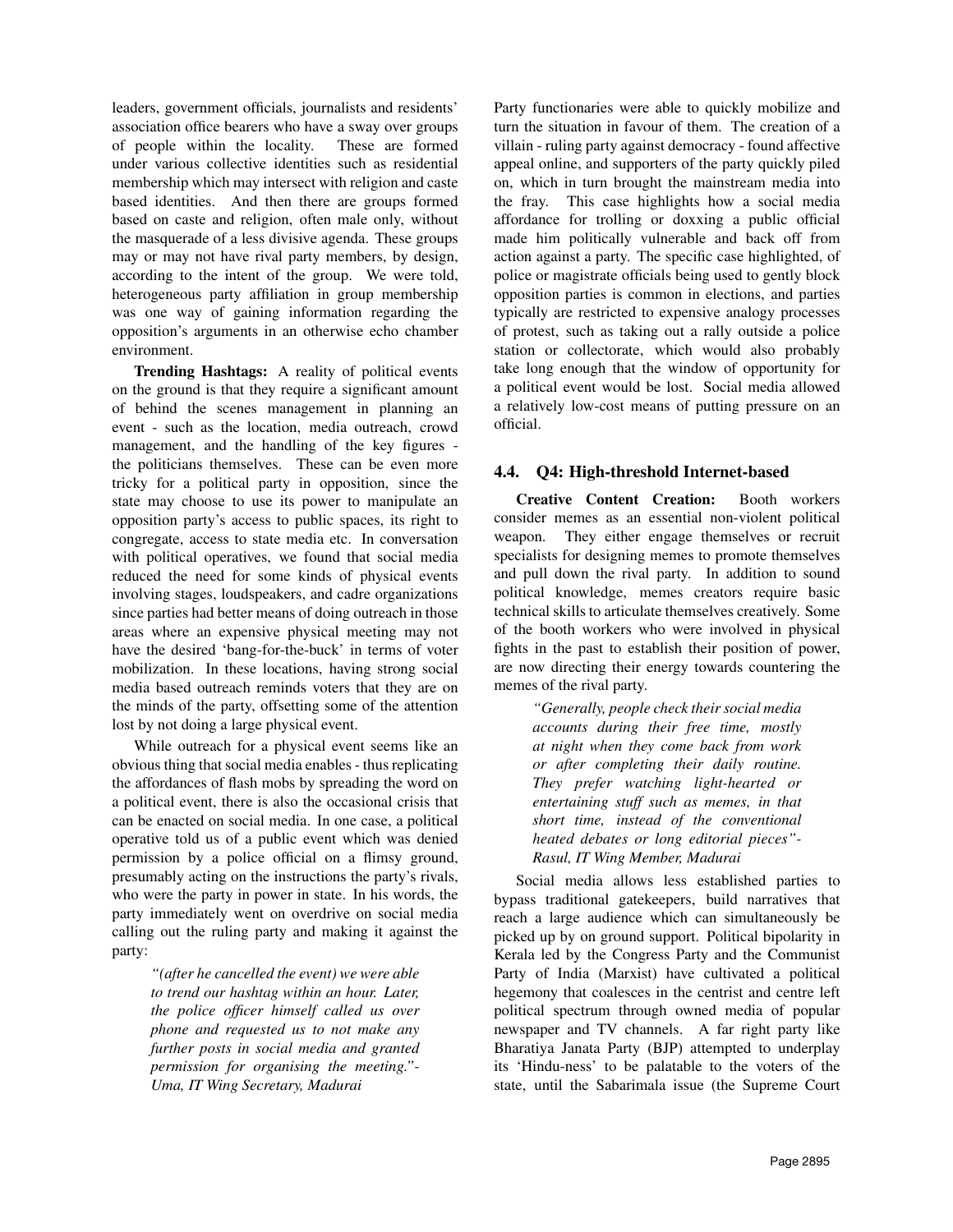of India overturned a ban on the entry of women of menstruating age into Sabarimala temple in Kerala ) dropped right into the Overton window for the party. By emerging as the voice of the devotee (mainly upper caste and the sizeable and politically influential Nair community), it began grabbing mainstream media coverage as the leaders of the mainstream parties attempted to firefight the situation. Floating between mainstream and far right, the booth workers could pick and choose the narrative and customize according to the audience, staging a 'Hinduism in danger' atmosphere. Re-branding extremists pasts to cool conservatism and using provocative issues to gain agenda setting power are two winning strategies used by the BJP at the national level.

Campaign Management Apps: With the 'appification' of campaign management, new forms of surveilling and disciplining the booth worker emerge. The panoptic system of the app, although not strictly examined by party leaders, gives the impression that you are being tracked, your activity measured and hence, one has to fall in line. The gamification element, where the best performing workers with maximum number of house visits are publicly commended through a broadcast message on your phone, creates a model behavior of an ideal booth worker that they feel compelled to emulate.

> *"As part of the party's youth wing, we have to go to each house and talk about issues. There is a barcode (QR) on the poster that we carry to each house. We go to the house and scan this code on the app - Campaign Management. It is proof that we went to the houses. They can check this through satellite. If I dont do it, I might lose my position."- Mujeeb, Party Block Secretary, Thiruvananthapuram*

Conversations with party workers highlighted that booth work can tend to be shoddy - the booth workers may or may not work based on a cadre system, loyalties may be dependent on the political currency extended to them. In such a system, as the booth worker mentions, members of the surveilled are also active participants that hold up the system since there is a check on the other. In the normalization of this behaviour, you transform yourself into the subject surveilled. At this stage of introducing apps for campaign management, they are unsure whether these 'points' and 'levels' on apps could materialize into political patronage and future candidacy.

### 5. Discussion and Conclusions

The literature discussing digital developments in the political landscape, largely present arguments and findings centered around digital artifacts and their use by politicians. Our study shows that the tactical imperatives of campaign management have been changed by internet-based and -supported activities and that these have created significant demands on grassroots workers to effectively use and digital artifacts in their professional practice - both to continue doing things that no longer operate in the analog forms, but also to adapt to new forms of outreach and organization that complement traditional means of election work.

First, we see that the reducing cost of access to the internet, and the gradual importance of social media as a space for political discourse has made it central to both the organization of people, in which the grassroots workers play a central role and mobilization of content. Counter to the idea that social media is a democratized space for outreach, we find that internet-based activities are active spaces of contestation that resource-rich parties game through expensive targeted marketing, using the grassroots workers as the critical conduit for this information.

Second, we see that social media is changing the nature of the relationship between the party and its grassroots workers, creating automated systems of surveillance and discipline in the garb of efficiency. We also see how the internet- and big data-supported analysis works; how the unintended consequences of open data related to the electorate have created a new crop of professionalized campaigning that allowed parties to act on, at a very granular level, voter turnout, bribing, and mobilization.

Doing these effectively requires resources to access and manipulate the data, and act on it at the ground level. This puts cash-rich parties at a unique advantage in major elections. In this process, we see a rapid congregation of new stakeholders and different spheres of action such as political consultancies, digital marketers whose work often cannot be closely observed by monitoring agencies, leaving them to self-regulate in the high stakes environment of a general election. The outcomes of the Cambridge Analytica scandal have shown the risks of process manipulation through the widely used digital tools - our work shows how these functions on the ground. At present, the Election Commission of India is examining the spending of political parties on social media advertisements but our work shows the difficulty of effective monitoring on the ground when outreach cannot specifically be considered "paid advertisements." This work gives insight into the unique challenges of formulating a